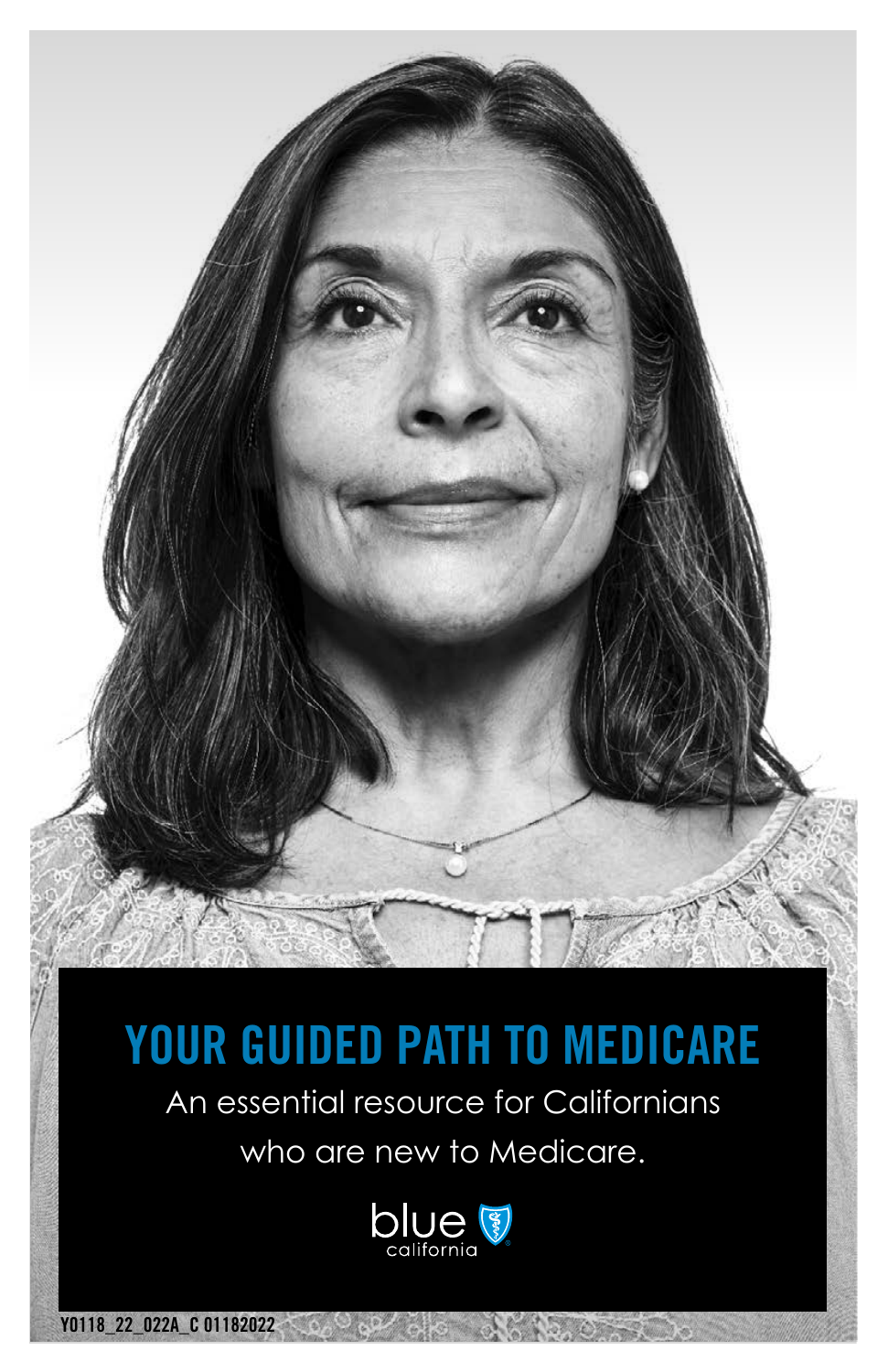# If you're new to Medicare, you've come to the right place

As someone who will soon be eligible for Medicare, it's important for you to understand your choices. This booklet provides you with an overview of Medicare and your coverage options. This will help you as you explore plans and find the right choice for you.

Remember, as you prepare to make your Medicare choices, Blue Shield of California will be here for you every step of the way. You can count on us to help make it easier to get the healthcare benefits you need.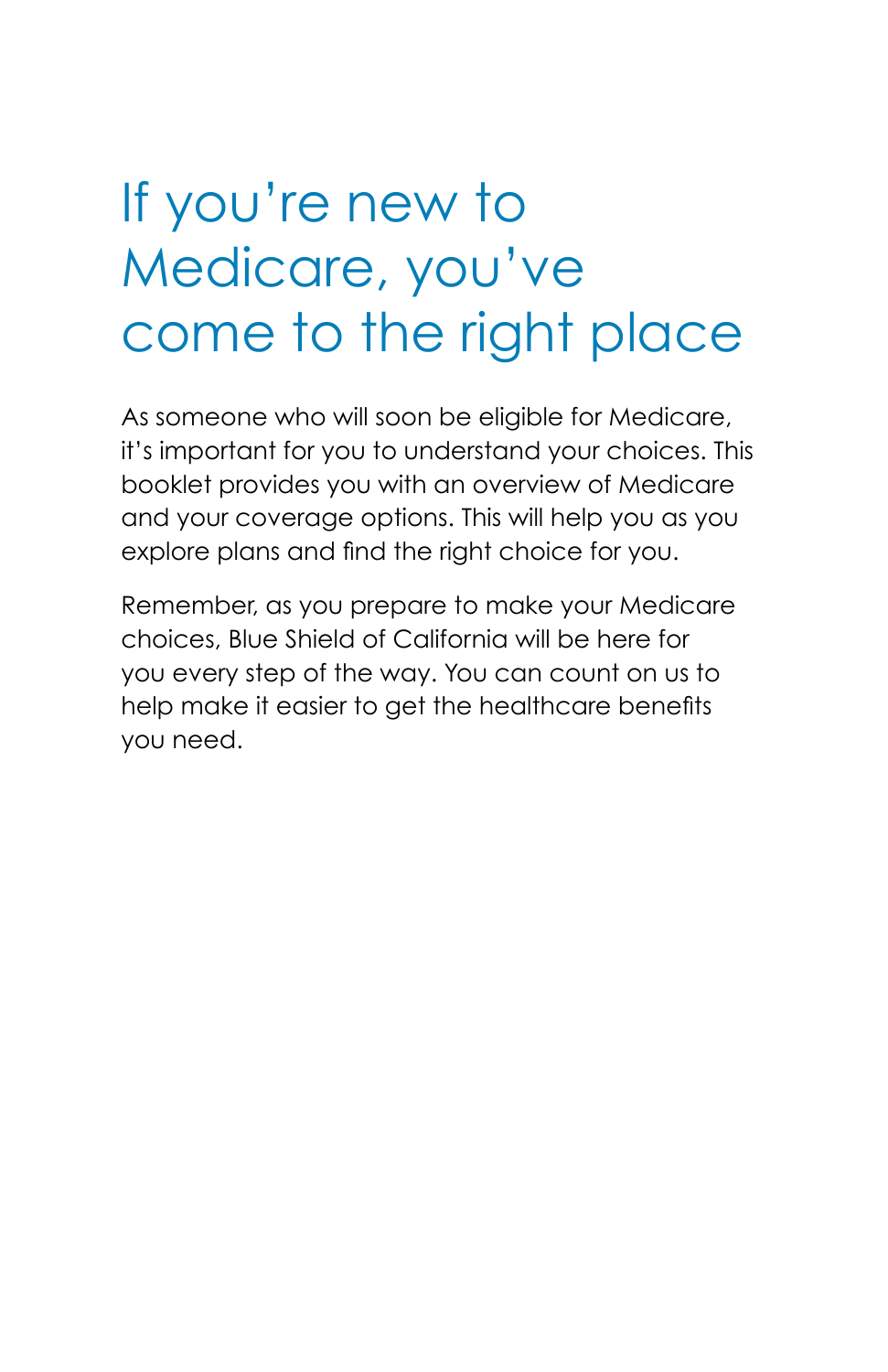# <span id="page-2-0"></span>**Contents**

#### Click a topic below to go to that page:

#### **Medicare Basics**

- [What is Medicare?](#page-3-0)
- [Your Medicare coverage choices](#page-4-0)
- [Medicare enrollment periods](#page-6-0)
- Parts [of Original Medicare](#page-10-0)  (Part [A and Part](#page-10-0) B)
- Other Parts [of Medicare](#page-12-0)  (Part [C and Part](#page-12-0) D)
- [Why you may need additional](#page-14-0) [coverage](#page-14-0)

#### **Medicare Coverage Options**

- [Medicare Supplement Plans](#page-15-0)
- [Medicare Prescription Drug Plans](#page-16-0) [\(Part](#page-16-0) D)
- [Medicare Advantage Plans \(Part](#page-17-0) C)
- [Dual Special Needs Plans \(D-SNP\)](#page-18-0)
- How the different Medicare plan [types work together](#page-19-0)
- [Comparing your Medicare](#page-20-0) [coverage options](#page-20-0)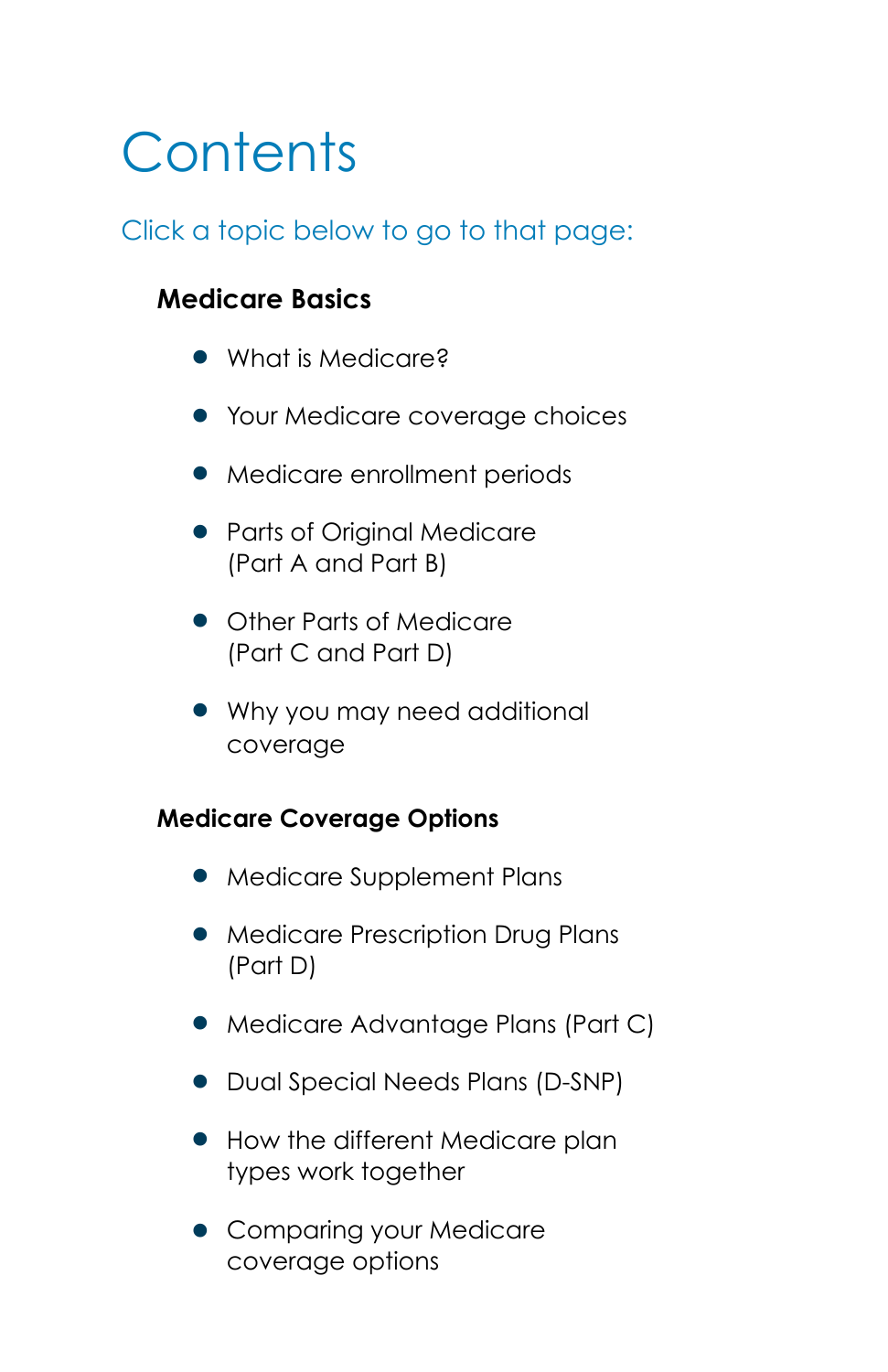# <span id="page-3-0"></span>Medicare: Health insurance for you

Medicare is health insurance provided by the U.S. federal government for people who qualify.

You qualify for Medicare if you fall into one of these categories:

- People aged 65 or older
- Certain people under 65 with disabilities
- People of any age with End-Stage Renal Disease (ESRD) (permanent kidney failure requiring dialysis or a kidney transplant)

If you qualify for Medicare, then Medicare benefits can replace other types of health insurance you may have, or have had, in the past.

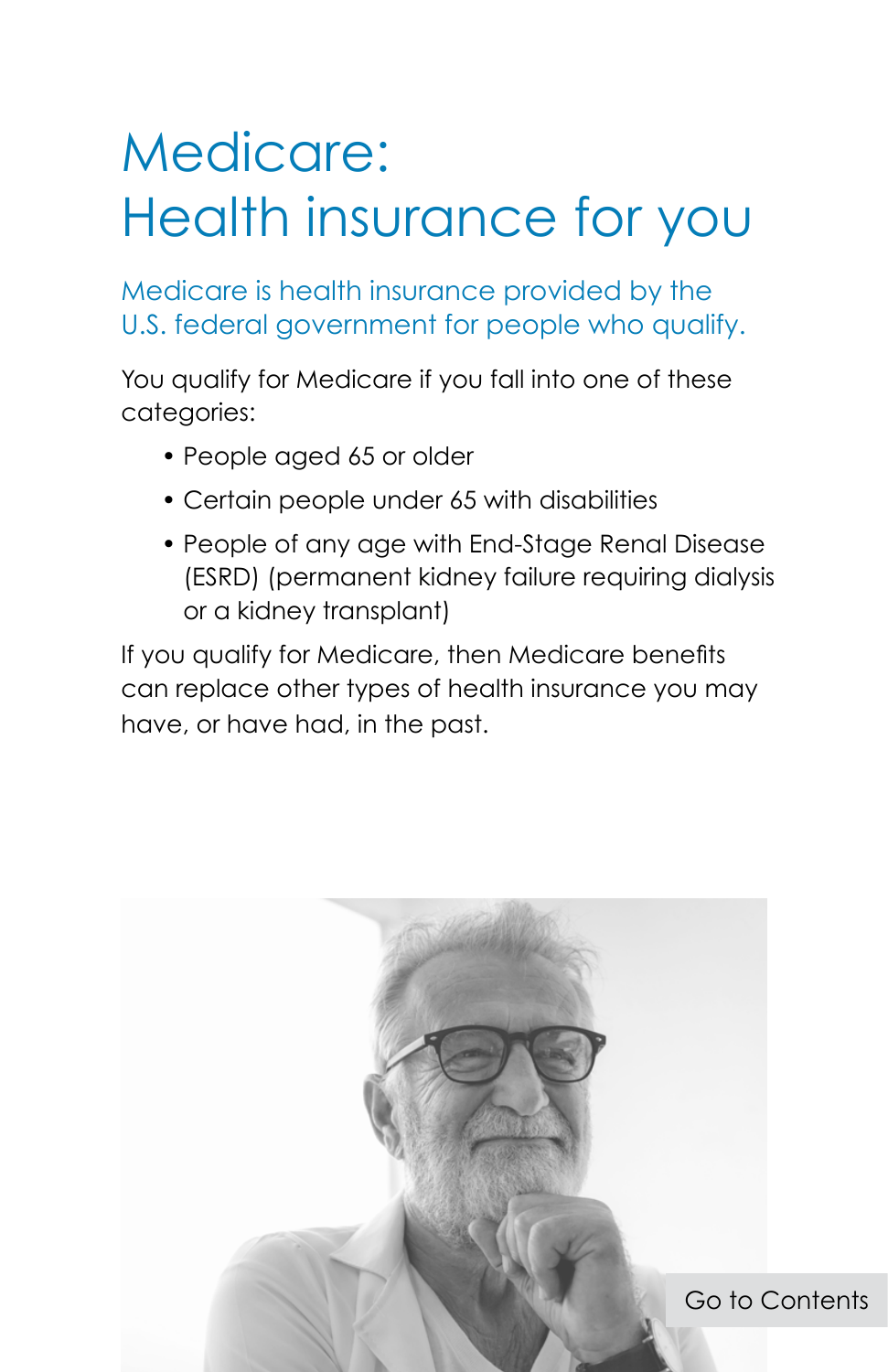### <span id="page-4-0"></span>What Medicare coverage options are right for you?



You can choose **Original Medicare** (Parts A and B), alone.

Original Medicare is provided by the government to help cover your medical needs after you retire. However, it's important to remember that **Original Medicare covers only about 80 percent of most people's medical expenses.**

Also, Original Medicare **does not include prescription drug coverage.** If you want prescription drug coverage, you'll need to add a separate Medicare Part D Prescription Drug Plan.



You can add a **Medicare Supplement** plan to your Original Medicare coverage.

Medicare Supplement plans help pay your portion of the costs not covered by Original Medicare. These plans also give you the flexibility to see any doctor who accepts Medicare. You must be enrolled in Original Medicare to add this coverage.

Medicare Supplement plans **do not include prescription drug coverage**, so you may also want to add a Part D Prescription Drug plan to complete your coverage.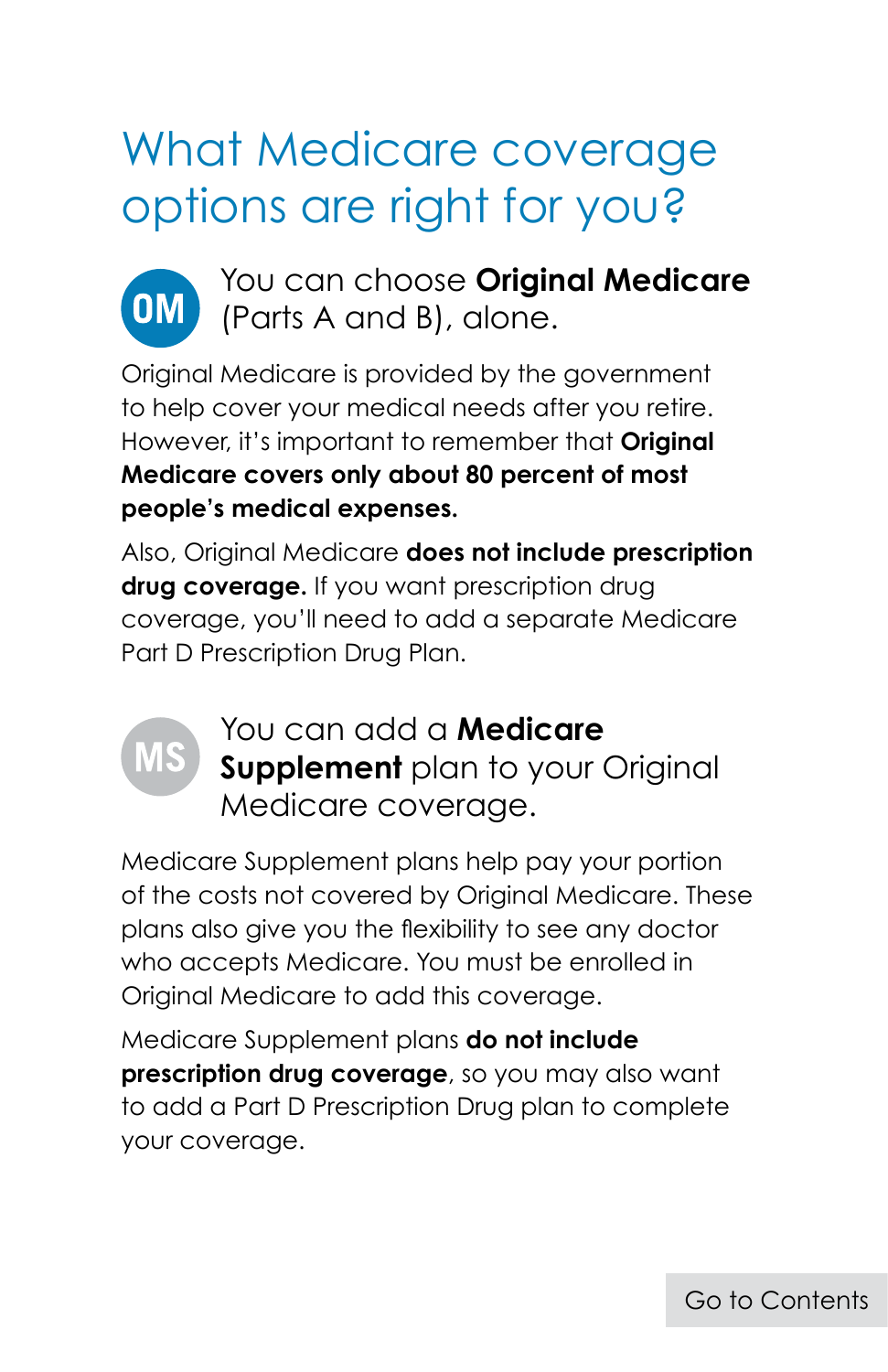#### You can add a **Medicare Part D PDP Prescription Drug Plan** to your Original Medicare and Medicare Supplement coverage.

Before you choose a prescription drug plan, be sure to check to see if the drugs you take regularly are covered in the plan's formulary. You must be enrolled in Original Medicare to add this coverage.



### You can choose an all-in-one **Medicare Advantage Plan** (Part C).

Medicare Advantage plans provide all your Original Medicare coverage and more. They cover Parts A and B, and can include Part D prescription drugs. Plus, many plans offer extra benefits not covered by Original Medicare.

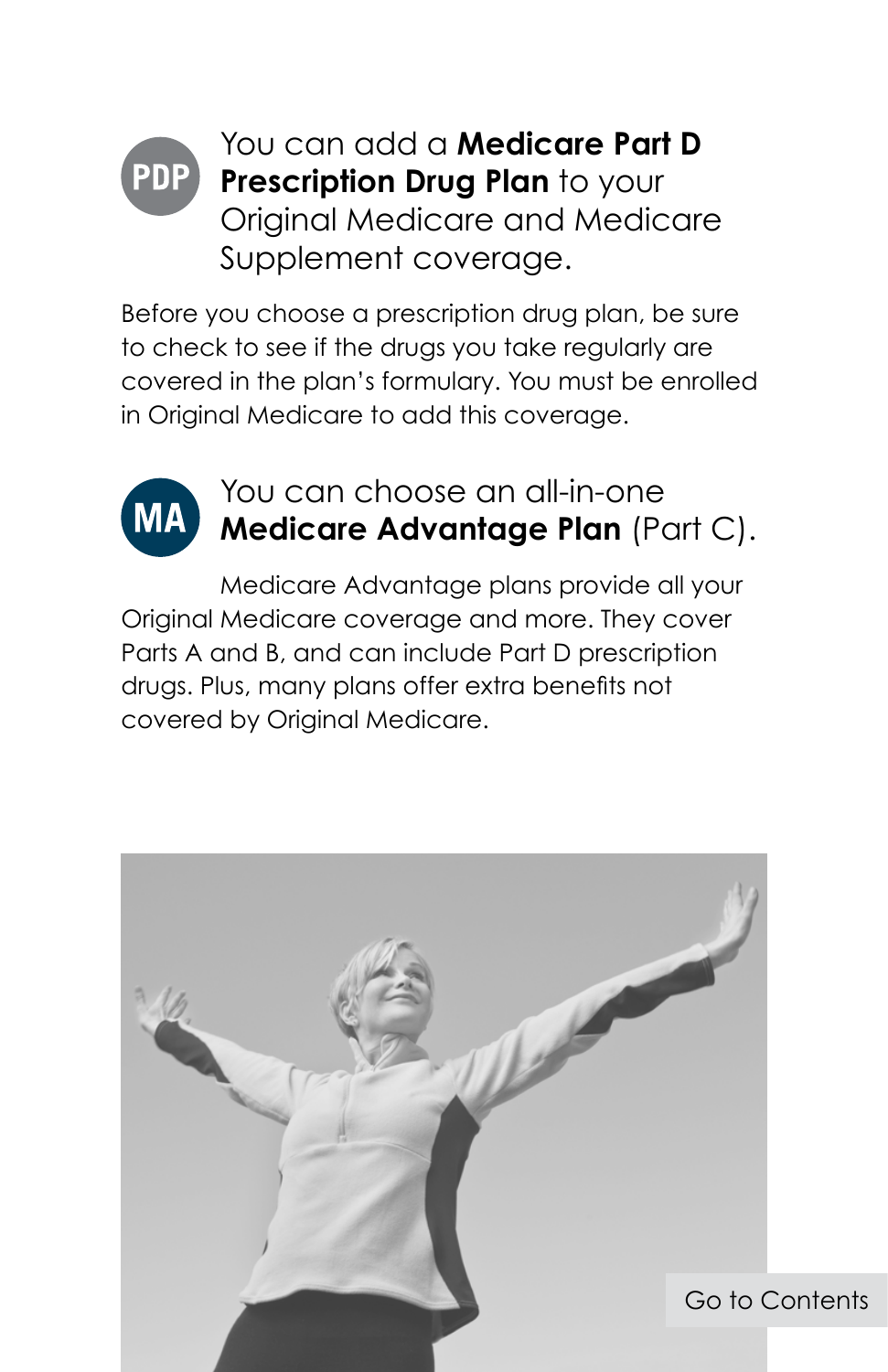### <span id="page-6-0"></span>When can you enroll?

### Enrollment Periods for Medicare Parts A and B

### Initial Enrollment Period

As you approach 65, you may enroll in Original Medicare (Medicare Parts A and B) 3 months before the month you turn 65. Your Initial Enrollment Period lasts for 7 months: **starting 3 months before** the month you turn 65 and **ending 3 months after** the month you turn 65.



#### General Enrollment Period

If you miss your Initial Enrollment Period, you can sign up during Medicare's General Enrollment Period (January 1–March 31), and your coverage will start July 1.

**IMPORTANT:** Avoid costly late enrollment penalties for Medicare Part B during your Initial Enrollment Period. [Learn more](#page-11-0) about Part B penalties.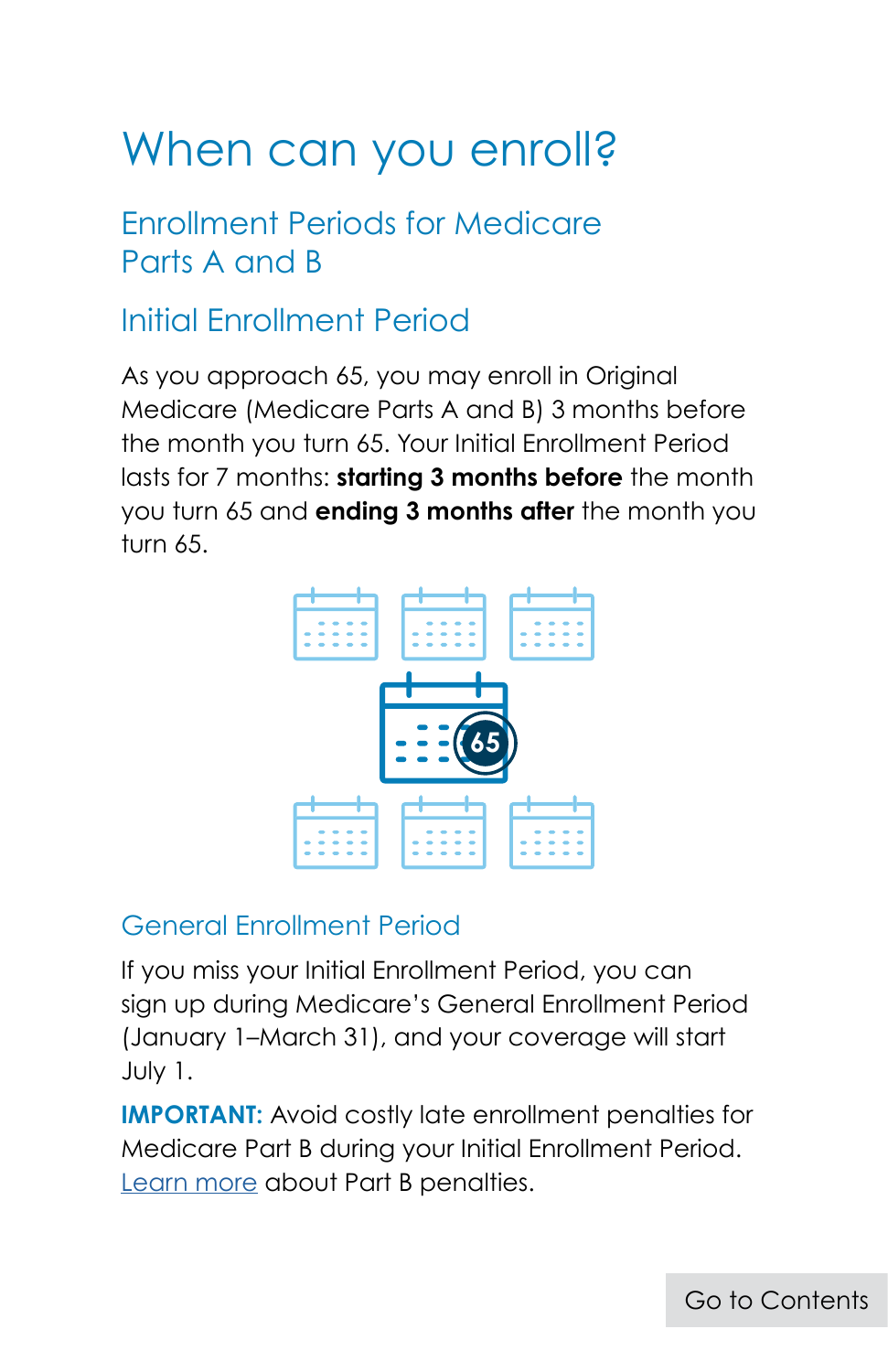### Medicare Advantage and Part D Enrollment Periods

You can enroll in a Medicare Advantage and Part D plan after you enroll in Medicare Parts A and B.

#### Annual Enrollment Period

Except under special circumstances, Medicare beneficiaries may choose or change Part C or Part D plans each year, from **October 15 through December 7**. This is the Annual Enrollment Period (AEP). The choices you make during the AEP **take effect January 1** of the upcoming year.



#### Special Enrollment Periods

There are certain special circumstances when you may join a Part C or Part D plan at other times of the year, including:

- If you have both Medicare and Medicaid
- If you or your spouse stops working or loses employer group coverage, and you are no longer covered
- If you move to a community not served by your current plan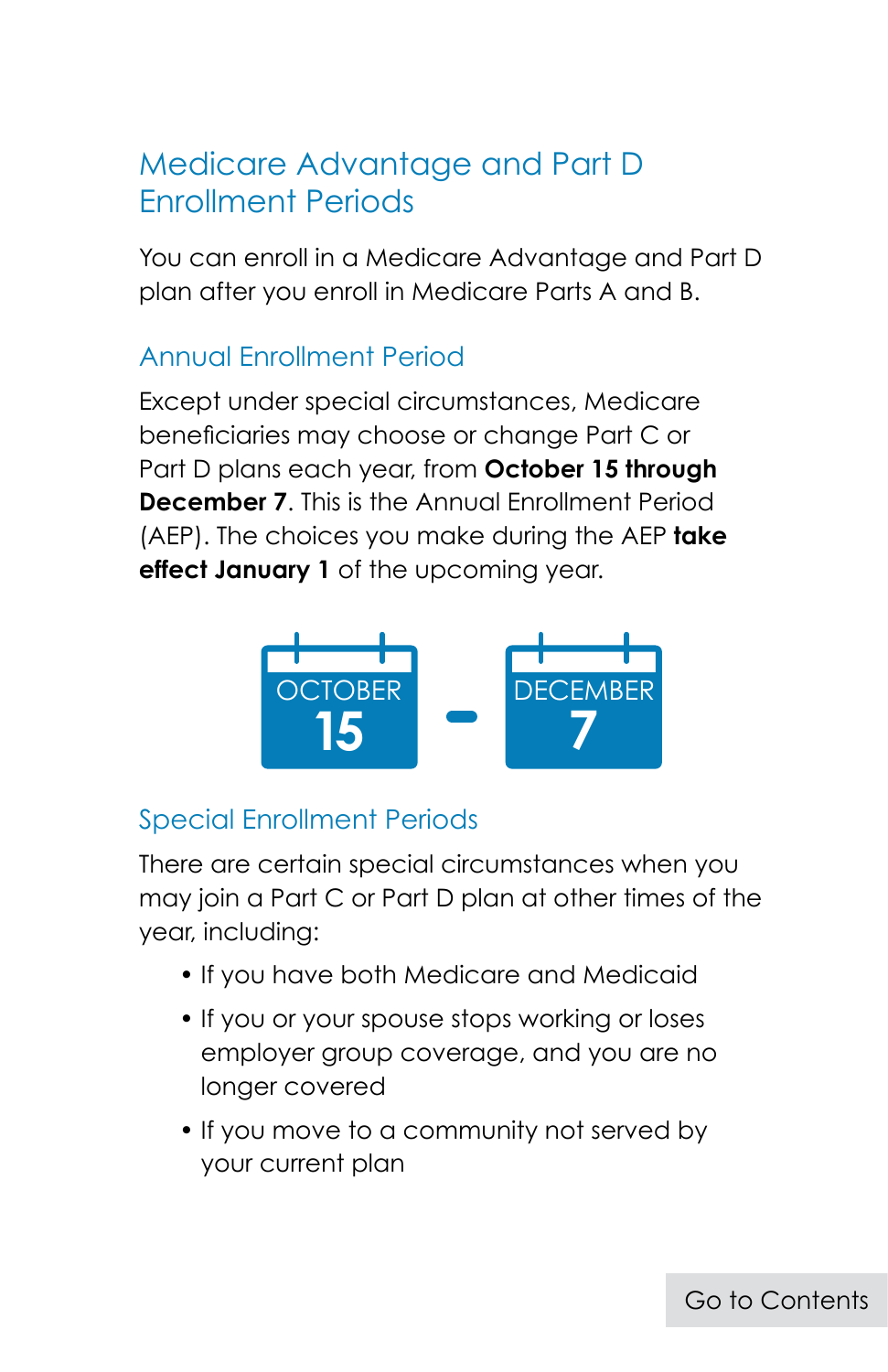### Medicare Supplement Enrollment Periods

#### Guaranteed Acceptance Period

One of the most popular times to enroll in a Medicare Supplement plan is the 6-month period starting the first day of the month that you're 65 and enrolled in Medicare Part B. During this time, you may enroll in a Medicare Supplement plan without having to take a medical exam or answer health questions and your acceptance is guaranteed.

**Once you turn 65, you may enroll in a Medicare Supplement plan at any time during the year.** If you enroll outside of your initial eligibility window, you may be required to take a medical exam or answer questions about your health. And acceptance may not be guaranteed.

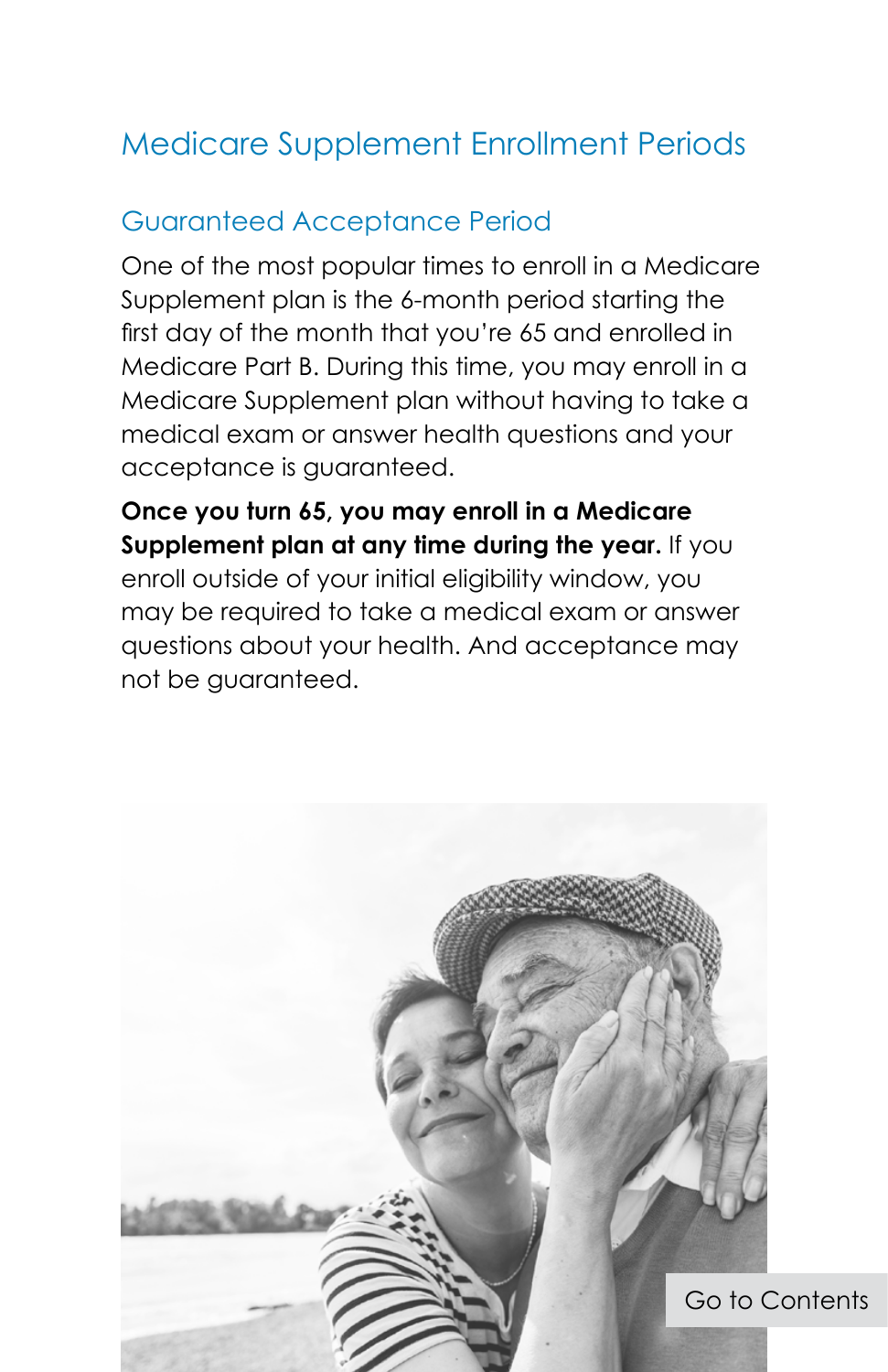### Your Medicare to-do list

If you are approaching your Medicare eligibility, the first thing you need to do is understand the basics of Medicare and when you should enroll. If you plan to enroll at age 65, this simple timeline will help you to be sure you're on track. And remember that we are here to help you, every step of the way.

#### 6 months before you turn 65

- Understand the basics of Medicare and the choices and timelines that apply to you.
- Decide which coverage options are most important to you based on your needs and budget.

#### 3 months before you turn 65

- Enroll in Original Medicare (Parts A and B).
- Consider which additional plans do the best job of completing your Medicare coverage.

#### Your 65th birthday month

 Sign up for the additional Medicare coverage you've chosen. You must already be enrolled in Original Medicare (Parts A and B) before you can enroll in additional coverage.

#### 3 months after you turn 65

- Your deadline for enrolling in Original Medicare (Parts A and B) is at the end of this month. If you miss it, you may be charged a late enrollment penalty.
- Enroll in additional Medicare coverage to pay for some of the costs that Original Medicare doesn't cover.

[Go to Contents](#page-2-0)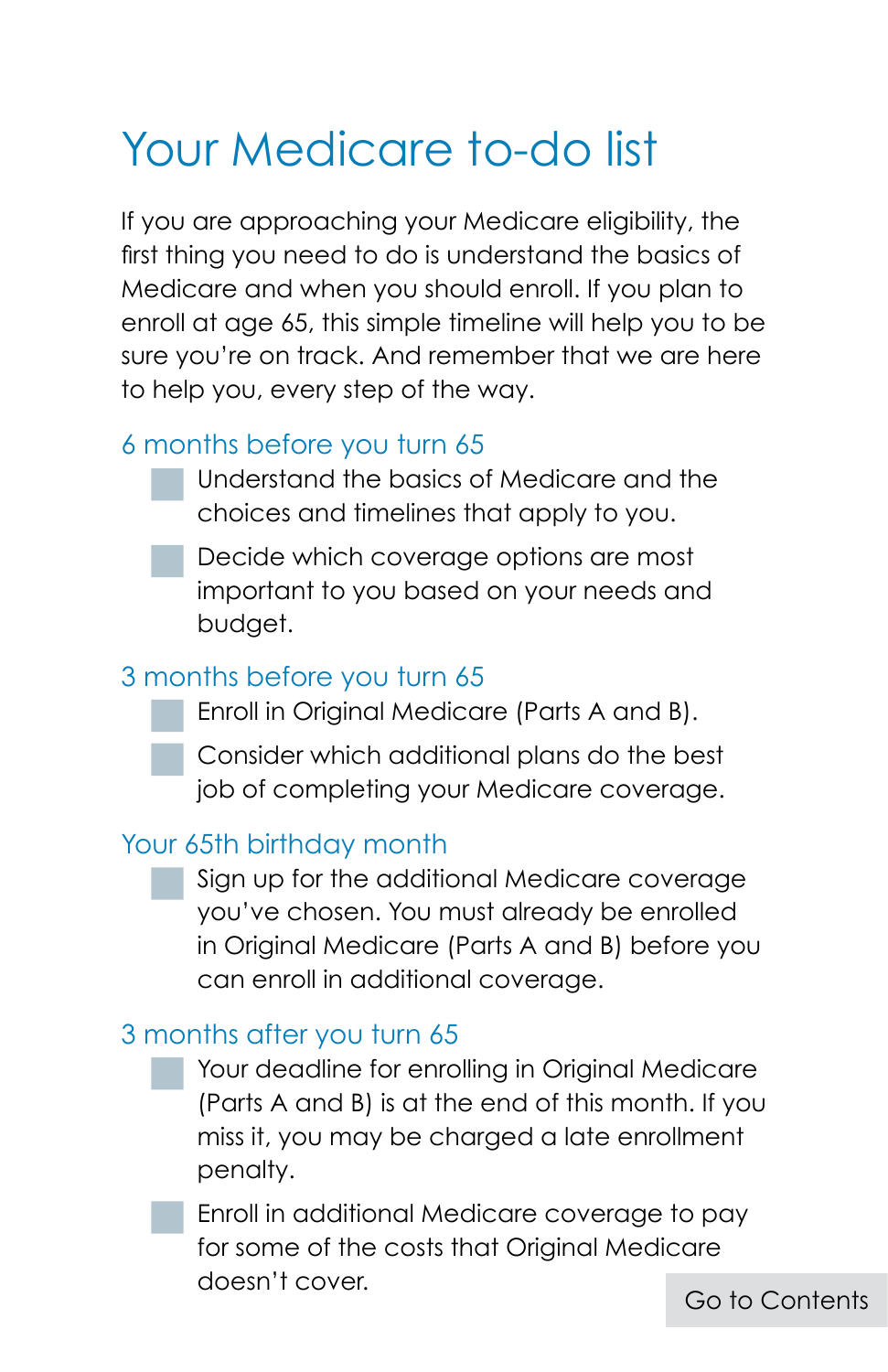## <span id="page-10-0"></span>The Parts of Original Medicare:

Original Medicare consists of Part A and Part B



#### Part A is hospital coverage.

Part A covers many services typically provided in a hospital or other facility, including:

- Inpatient care at a hospital
- Care at a skilled nursing facility
- Hospice care
- Some home health services

Most people automatically get Part A without having to pay a monthly premium.



#### Part B is medical coverage.

Part B covers services typically provided at a doctor's office, including:

- Outpatient care
- Medically necessary services and supplies (needed to diagnose or treat a medical condition)
- Preventive services (needed to prevent or detect illness)

Most Medicare beneficiaries pay a monthly premium for Part B coverage.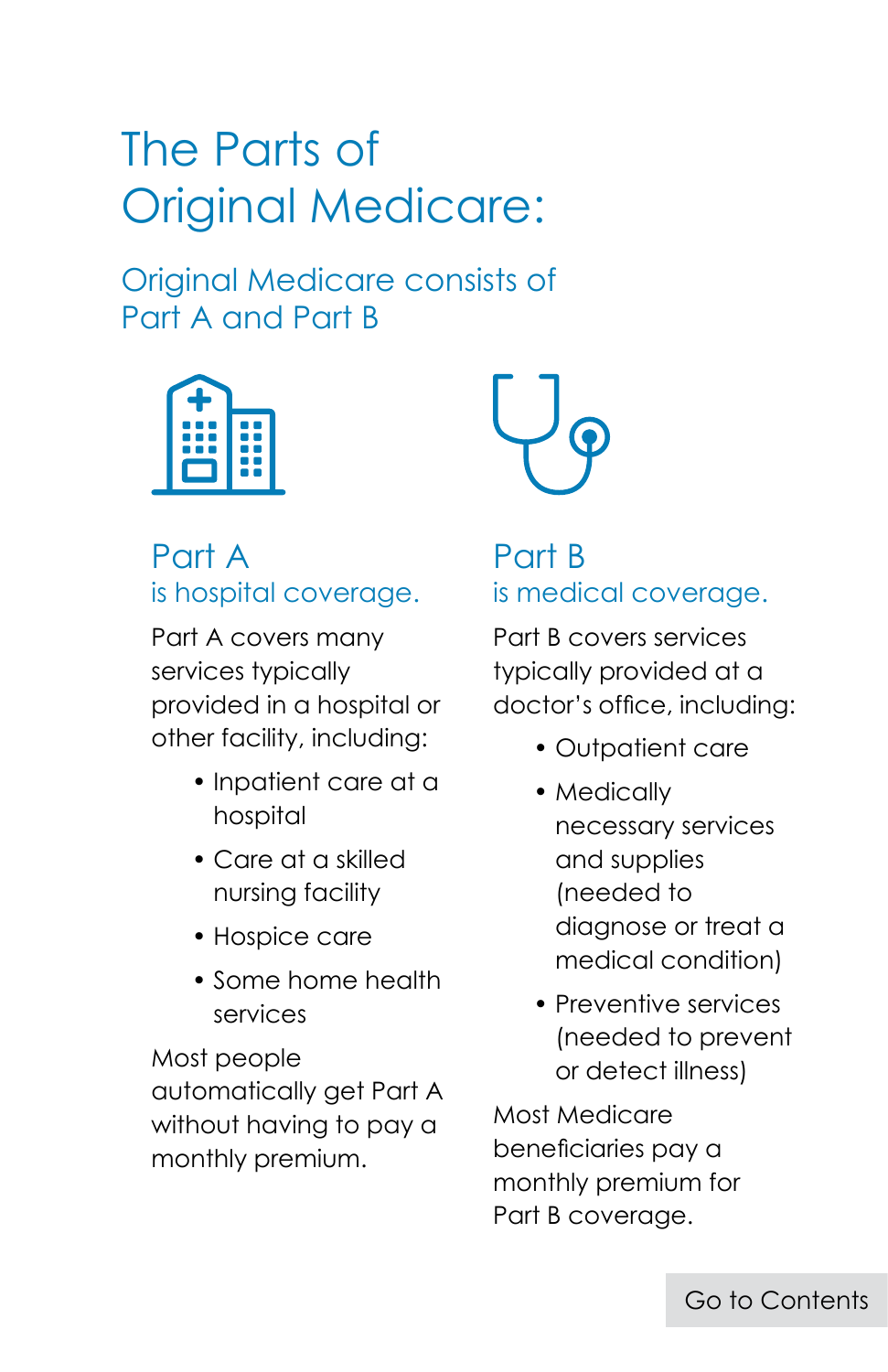# <span id="page-11-0"></span>Some things to remember:

**Original Medicare doesn't cover the cost of all medical expenses.** That's why many people choose to enroll in a Medicare Advantage Plan or get additional coverage to help lower their out-of-pocket costs.

**You need to enroll on time to avoid costly penalties.** When you retire, you'll have a limited time to enroll for **Medicare Part B** coverage without incurring a **late enrollment penalty, which you may have to pay for as long as you have Part B.** Your monthly Part B premium may go up 10% for each 12 month-period that you could have had Part B but didn't sign up. Here are ways to avoid incurring a penalty:

- If you're retiring at 65, you must enroll in Part B during your Initial Enrollment Period. [\(See](#page-6-0)  [Medicare Enrollment Periods](#page-6-0).)
- If you continue working after you turn 65 and have credible healthcare coverage (such as an employer's group plan), you could qualify for a Special Enrollment Period after you retire — so you can enroll in Part B without penalty.

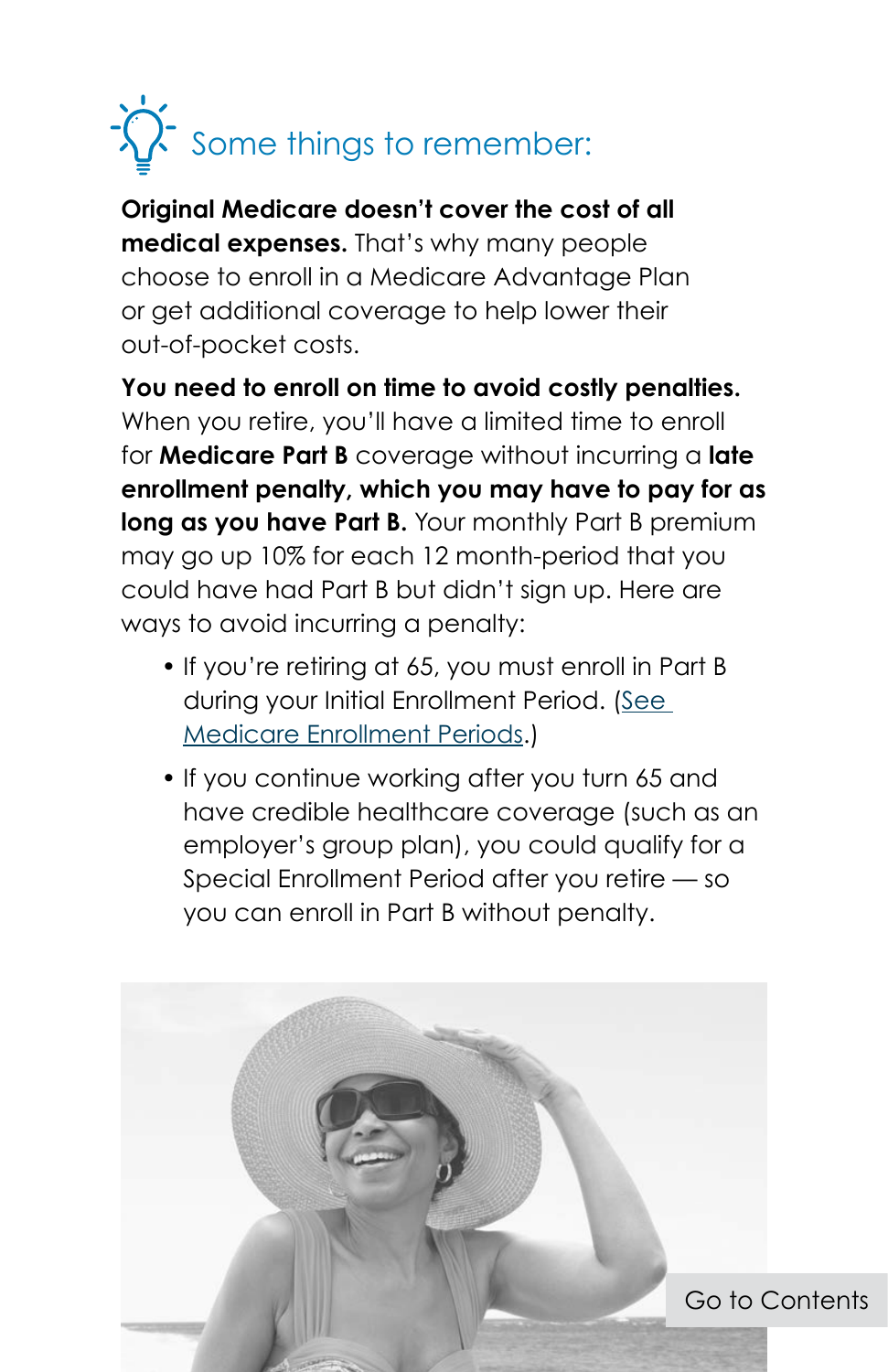### <span id="page-12-0"></span>Other Parts of Medicare:

Medicare Part C and Part D are important options



#### Part C is also known as Medicare Advantage.

Part C Medicare Advantage plans are provided by private insurance companies with a Medicare contract. Medicare Advantage includes all of your Part A and Part B coverage as well as extra benefits. For some plans, you pay a monthly premium.



Part D is prescription drug coverage.

Part D coverage is designed to help lower your prescription drug costs. Part D coverage is available in standalone plans or may be included with a Medicare Advantage plan.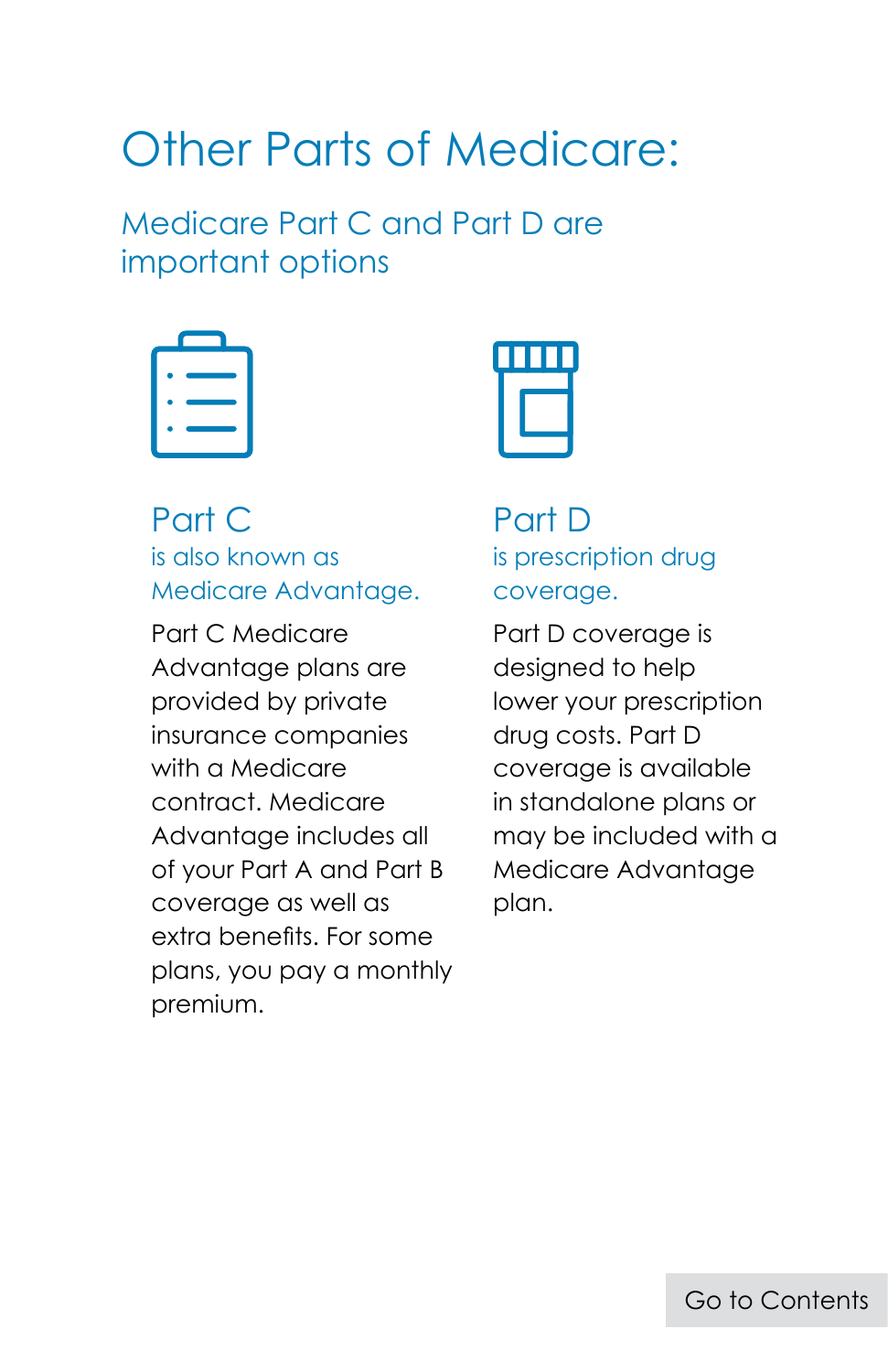

**Medicare Part C and Part D are important Medicare options** offered by private insurance companies with a Medicare contract to provide this coverage in your community, such as Blue Shield of California.

**Enroll on time to avoid costly Medicare penalties.** Once you enroll in Medicare Part B, you have a limited time to choose your **Medicare Part D prescription drug coverage** without incurring a monthly penalty for late enrollment.

- If you retire at 65, you may owe a late enrollment penalty if at any time after your Initial Enrollment Period is over, there's a period of 63 or more days in a row when you don't have Medicare drug coverage or other credible prescription drug coverage. You'll generally have to pay the penalty for as long as you have Medicare drug coverage.
- If you continue working after you turn 65 and have creditable healthcare coverage (such as an employer's group plan), you could qualify for a Special Enrollment Period after you retire – so you can enroll in Part D without penalty.

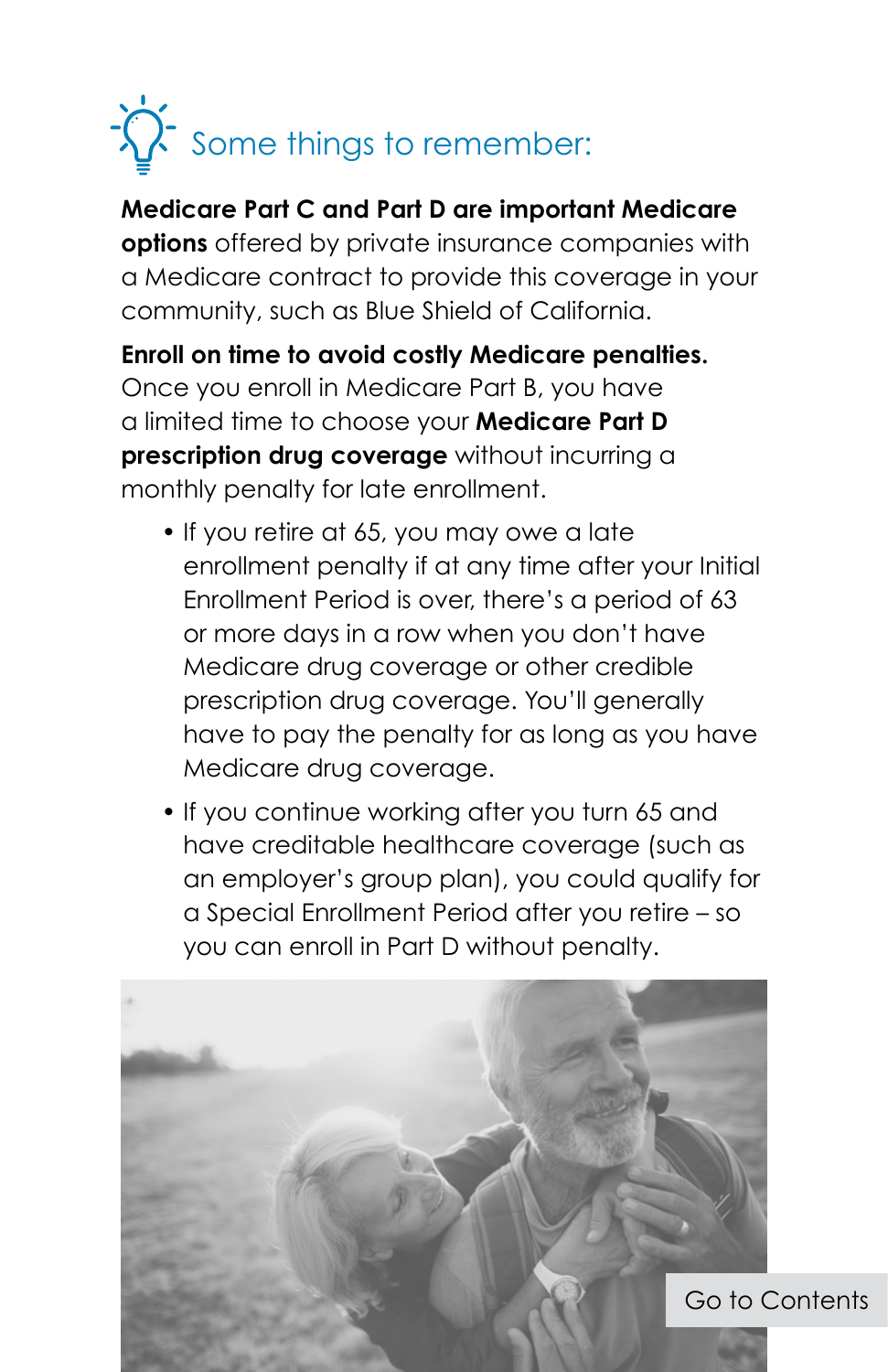### <span id="page-14-0"></span>Why you might need additional coverage

Original Medicare covers about 80 percent of your medical and hospital expenses



Original Medicare doesn't cover the cost of all medical expenses. It covers about 80 percent of eligible medical and hospital expenses, leaving you responsible for the other 20 percent – and there is no limit to the out-of-pocket amount you may pay.

**That's why many Medicare beneficiaries choose additional Medicare coverage.** The following sections explain your options for getting the additional coverage you may need.

#### **Original Medicare does not pay for:**

- Your Part B monthly premium
- Parts A and B deductibles
- Parts A and B coinsurance
- Most prescription drug costs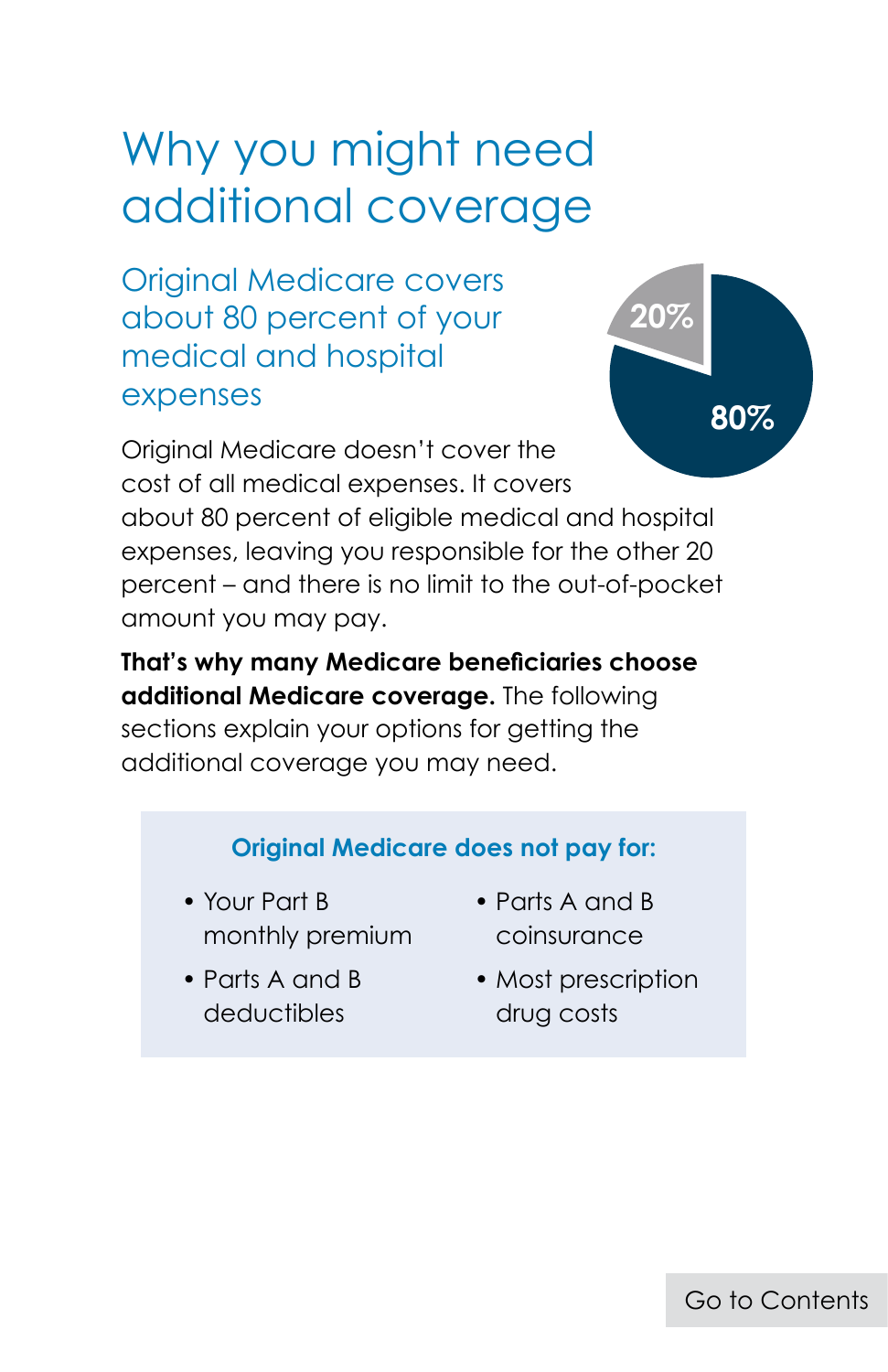## <span id="page-15-0"></span>Get more flexibility with a reliable Medicare Supplement plan

Remember, Original Medicare covers about 80% of your eligible hospital and medical expenses. Medicare Supplement plans are provided by private insurance companies and are designed to help pay your portion of those costs that Original Medicare does not cover.

Also, it is important to keep in mind that Medicare Supplement plans do not include prescription drug coverage. If you want prescription coverage, you'll need to add a separate standalone prescription drug plan.

#### Medicare Supplement plans:

- Cover many of Original Medicare's out-of-pocket expenses.
- Provide flexibility to choose any doctor or hospital that accepts Medicare, no referral necessary.
- Travel with you nationwide (in some cases, worldwide).
- Provide benefits that are standardized by the government, with plan variations designed to cater to different needs and budgets.

**Blue Shield of California offers you a selection of Medicare Supplement plans, as well as the Part D Prescription Drug plan you may need to complete your coverage.**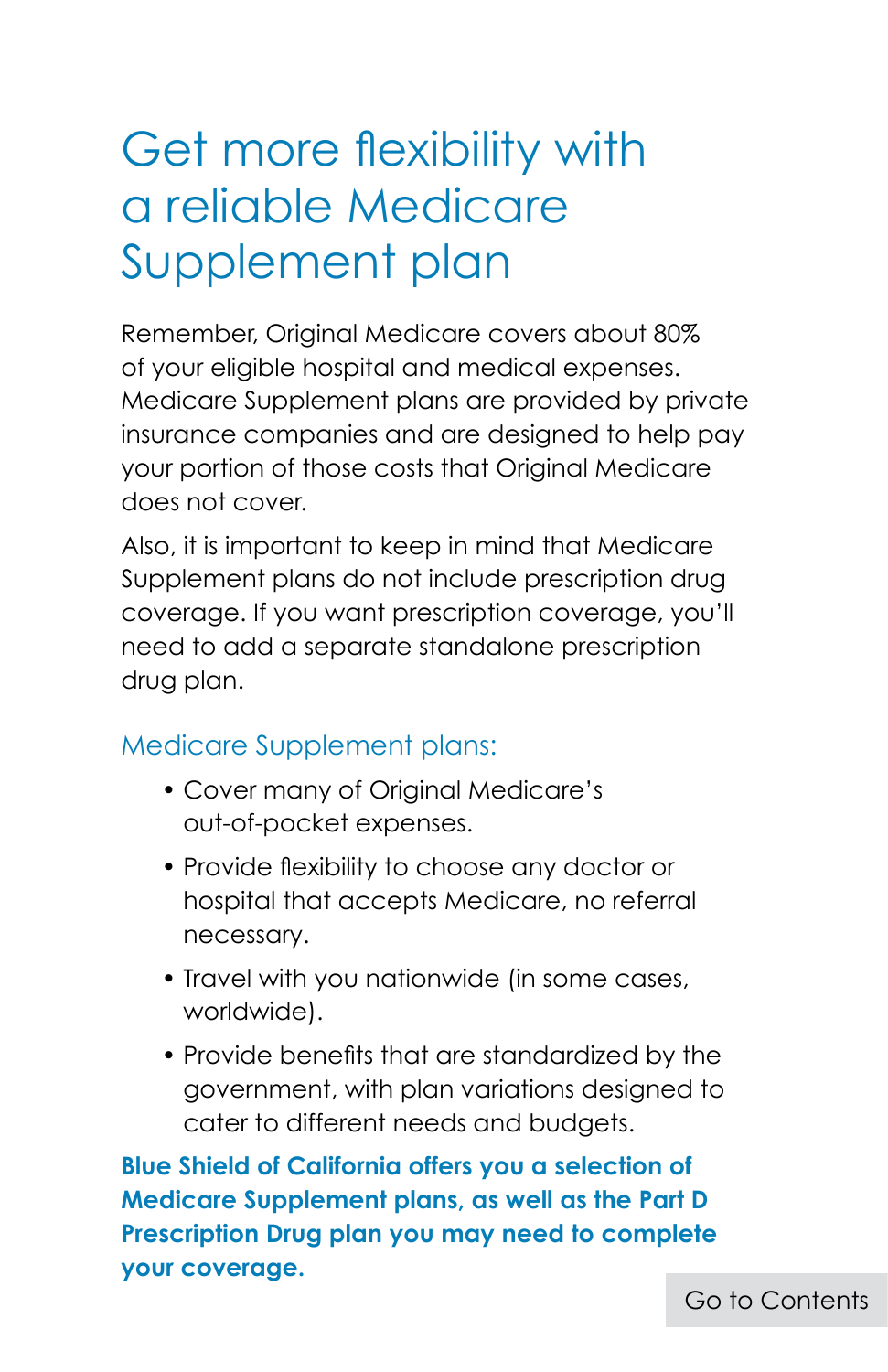### <span id="page-16-0"></span>SAVE on your medications with a Medicare Prescription Drug Plan (Part D)

If you take medications every day for a chronic condition, such as diabetes or high blood pressure, prescription drug coverage is an essential benefit. Before you enroll in a prescription drug plan, ask if your specific drugs are covered — and find out how much they'll cost. Also, check to see if the prescription coverage is accepted at your local pharmacies and if the plan offers a mail service prescription option.

#### Medicare Prescription Drug Plans:

- Help pay for prescription medications not covered under Original Medicare.
- Are offered by private insurance companies, with standardized benefits approved by Medicare.
- Cover generic and brand-name drugs.
- Are also available as a standalone plan to complement Original Medicare and Medicare Supplement coverage.
- Are often included in Medicare Advantage plans.

**Blue Shield of California offers Medicare Part D prescription coverage in a standalone plan or as Part of an all-in-one Medicare Advantage plan.**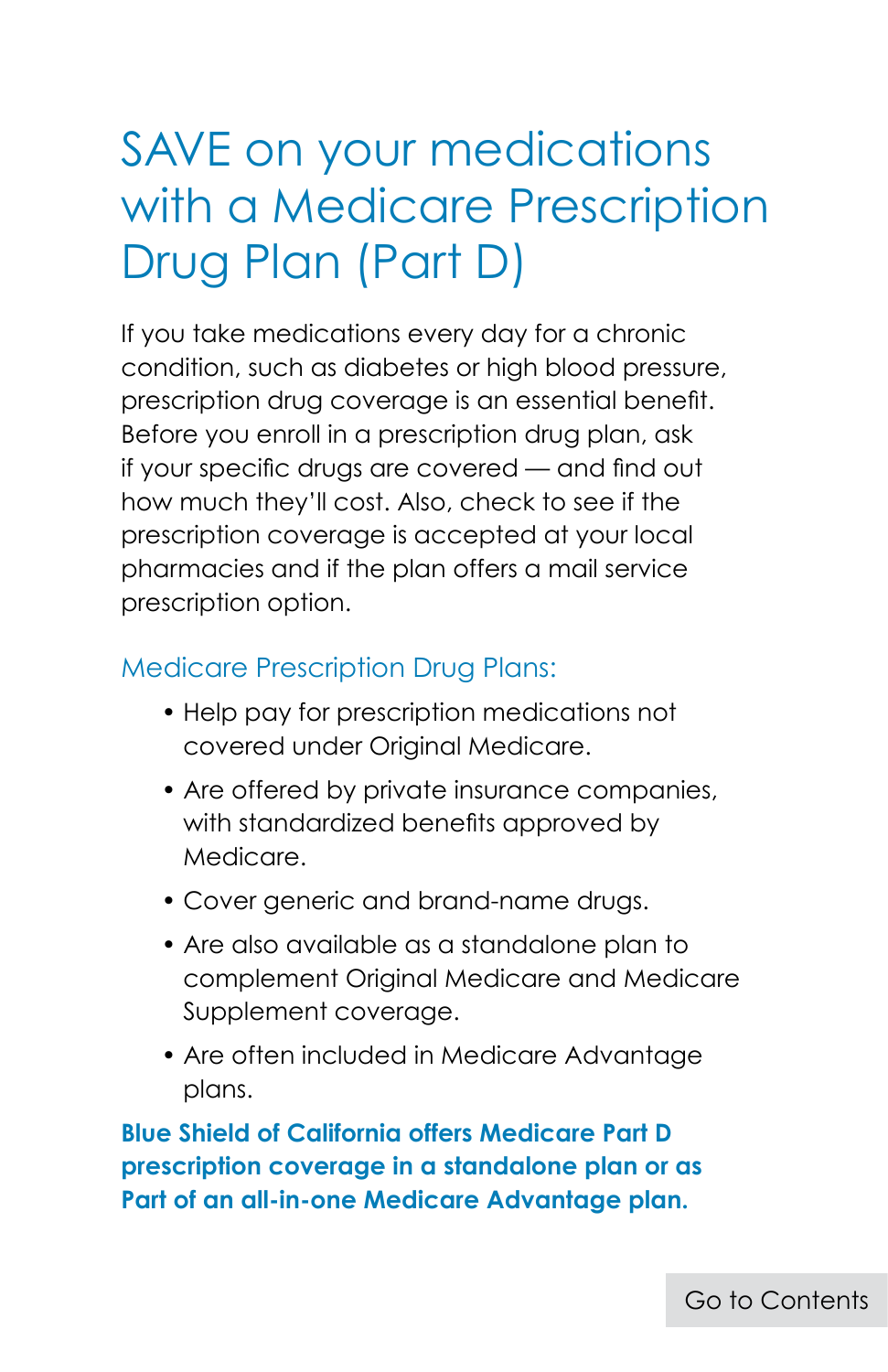### <span id="page-17-0"></span>An all-in-one Medicare Advantage Prescription Drug Plan (Part C) offers VALUE

When you join a Medicare Advantage Prescription Drug plan, your coverage includes prescriptions, care from doctors and hospitals, as well as extra benefits designed to help keep you feeling well.

Because much of the cost of these programs is provided through the government contract, premiums are generally lower than what you might pay for other types of plans.

#### Medicare Advantage Plans:

- Provide all of your Original Medicare Part A (hospital) and Part B (medical) coverage.
- Often include prescription drug coverage, with no added premium.
- Provide the convenience of dealing with just one insurer for all your claims.
- Often provide valuable extra benefits, like additional days in the hospital as well as dental, vision, and hearing coverage.
- Limit your financial liability by establishing annual and lifetime limits on your out-of-pocket costs.
- May require you to use in-network doctors and hospitals.
- Are provided by private insurance companies with a Medicare contract.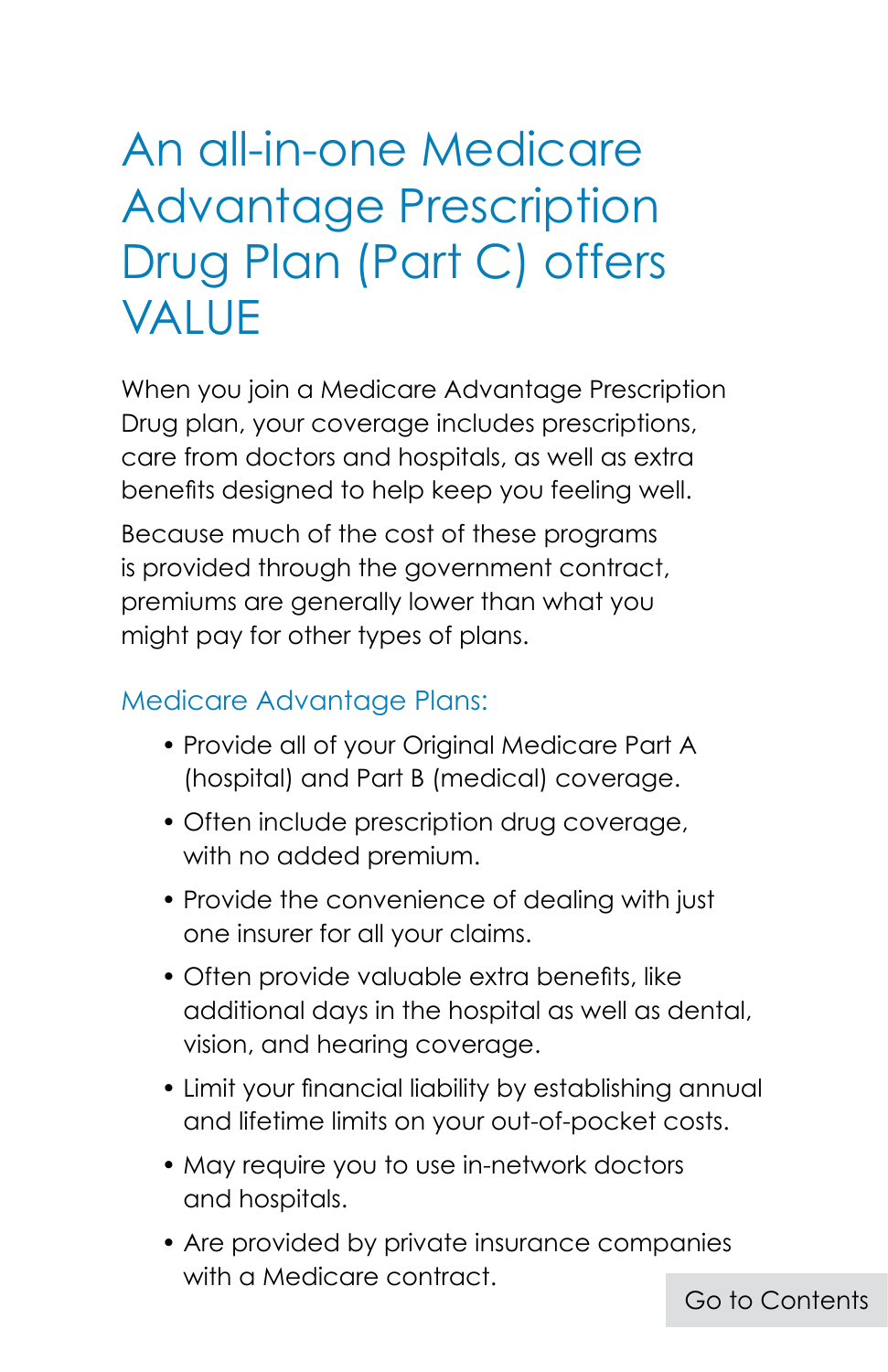### <span id="page-18-0"></span>Dual Special Needs Plans (D-SNP)

### A special kind of Medicare Advantage plan

If you're eligible for both Medi-Cal and Medicare, there are Dual Special Needs Plans (D-SNP) which are Medicare Advantage plans specifically designed to meet your unique needs. These plans offer you many additional services and benefits, including an assigned Care Navigator who can help coordinate between the two programs and provide patientfocused care that is easier to navigate.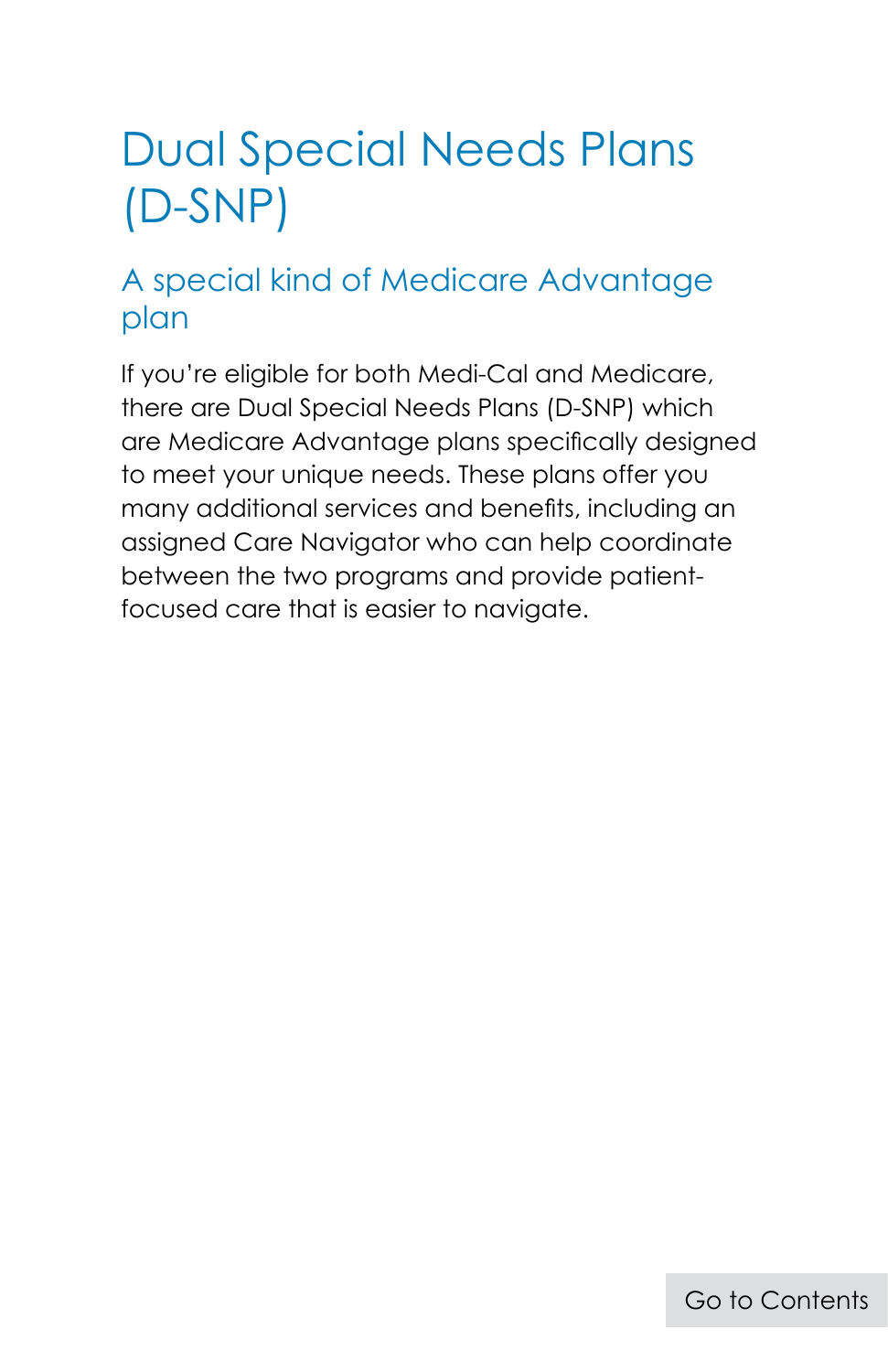## <span id="page-19-0"></span>How do these different plan types work together – or separately?

With **Original Medicare**, you can add a separate **Medicare Supplement plan** and **Prescription Drug plan** to help complete your coverage.

Or you can choose an all-in-one **Medicare Advantage plan** to provide all of your Medicare benefits, including prescription drug coverage.



[Go to Contents](#page-2-0)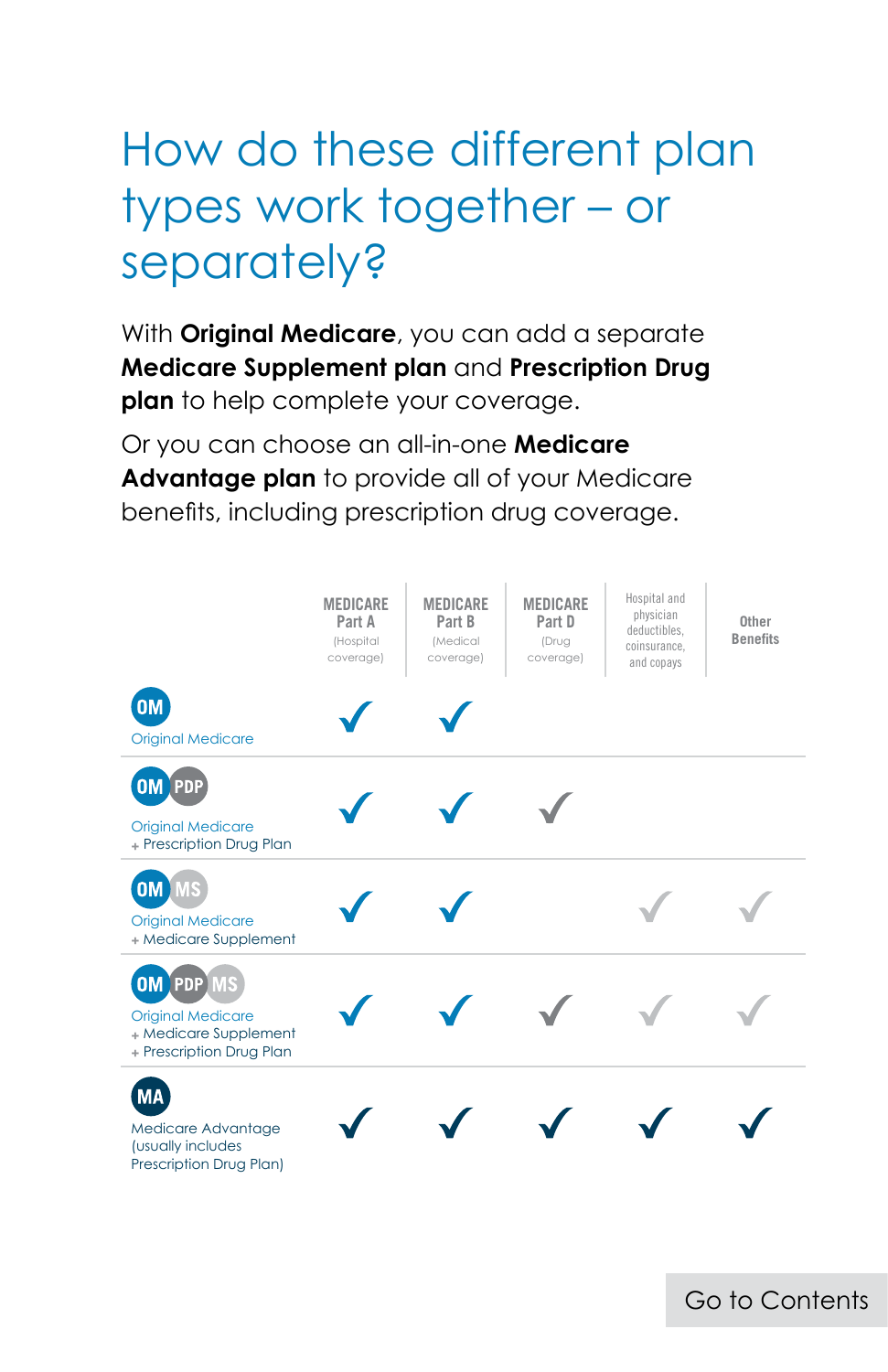### <span id="page-20-0"></span>Get more tips, advice and information about Medicare from Blue Shield of California

Continue your Medicare education journey today by visiting the Blue Shield of California website and viewing our [Medicare Enlightenment series](https://www.blueshieldca.com/bsca/bsc/wcm/connect/sites/sites_content_en/medicare/learn-about-medicare/bsca-medicare-videos). These helpful videos will provide even more details about Medicare, your benefits, enrollment, and more.

### Let us help make your transition to Medicare easy and rewarding

No matter what kind of plan you decide is best for you, Blue Shield of California offers the coverage you need, with benefits you value. When you're ready, it will be our privilege to provide you with the Medicare benefits you need — and the service you deserve.

Learn more about [Blue Shield of California Medicare](https://www.blueshieldca.com/bsca/bsc/wcm/connect/sites/sites_content_en/medicare/home) plans.